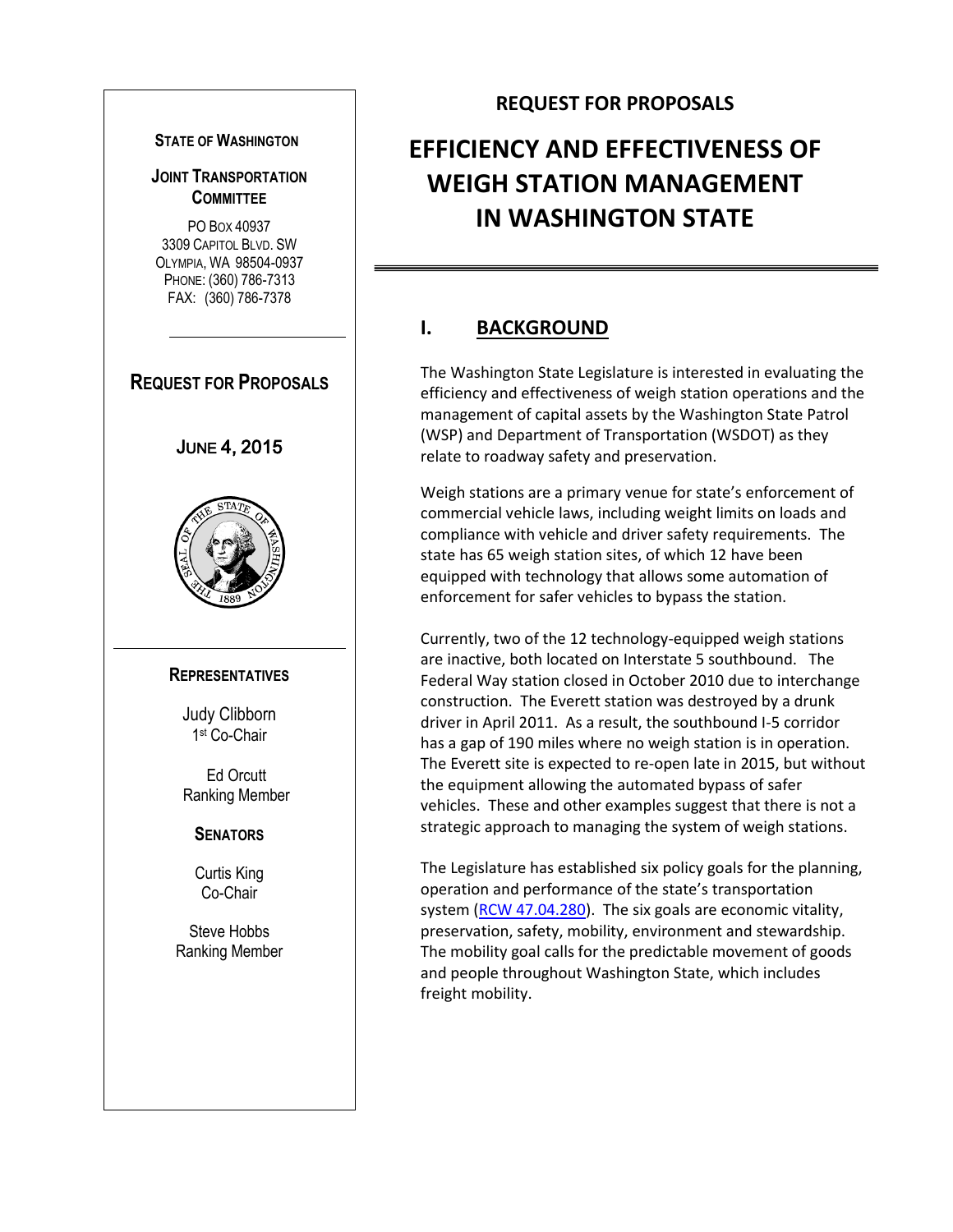#### **Current weigh station system and requirements**

No vehicle or combination of vehicles may operate upon the public highways of the state with a gross load on any single axle in excess of 20,000 pounds or upon any group of axles in excess of the weight that is set forth in a statutory table a[t RCW 46.44.041.](http://app.leg.wa.gov/rcw/default.aspx?cite=46.44.041) A driver of a commercial vehicle must stop and submit the vehicle and load to weighing when required to do so [\(see RCW 46.44.105\)](http://apps.leg.wa.gov/rcw/default.aspx?cite=46.44.105).

WSP has vehicle size and weight enforcement jurisdiction over all highways in the state, including those in urban areas. WSP operates five ports of entry with fixed scales, 49 other fixed scale sites, 4 plug and run portables which allow automated data collection at any scale, and seven other weigh station locations with wheel load scales. Prior to the closure of the Federal Way and Everett weigh stations, 12 of the fixed scale sites have been equipped with high-speed main line weigh-in-motion (WIM) and Commercial Vehicle Information Systems and Networks (CVISN) technology used for sorting and bypassing safer and legal vehicles.

WSDOT, through its Commercial Vehicle Services Office, issues special permits to operate vehicles of a size or weight greater than the legal maximum on state highways. Permits are issued through approximately 38 locations statewide. Through its Traffic Operations Division, WSDOT is responsible for the deployment of CVISN and WIM equipment. WSDOT also plays an important role in the opening and closing of weigh stations, as an integral part of the highway system.

### **II. SCOPE OF WORK**

Purpose: The purpose of the study is to:

- Provide educational materials for use by members and staff of the Legislature and the public about the planning, placement and operations of the system of weigh stations in Washington State;
- Evaluate the system's efficiency in managing its capital assets and operations;
- Evaluate the system's effectiveness at achieving outcomes relating to road preservation and traffic safety, while balancing the state goal of freight mobility; and
- Make recommendations regarding a more strategic approach to managing the system.

As part of the study, the Consultant will also address specific legislative questions regarding plans to reopen a Federal Way area weigh station and the placement of future weigh stations in the highway median. The Consultant shall submit a draft final report to the Joint Transportation Committee by December 14, 2015.

Staff Workgroup. The JTC will form a Staff Workgroup to provide support during the study. The Staff Workgroup will be comprised of staff from the JTC, House and Senate Transportation Committees, WSDOT, WSP, and the Office of Financial Management. The Consultant should expect to work with the Staff Workgroup throughout the study, to solicit input, review white papers, review draft materials before they are shared at Joint Transportation Committee meetings, and to review findings, recommendations and draft reports.

### **TASKS TO BE COMPLETED IN STUDY**

The description of tasks below is not intended to fully encompass the study tasks, but instead includes the minimum requirements, in order to provide the Consultant with a framework for the study. **Consultants are encouraged to recommend additions and/or alternatives to better accomplish the study's tasks and deliverables.**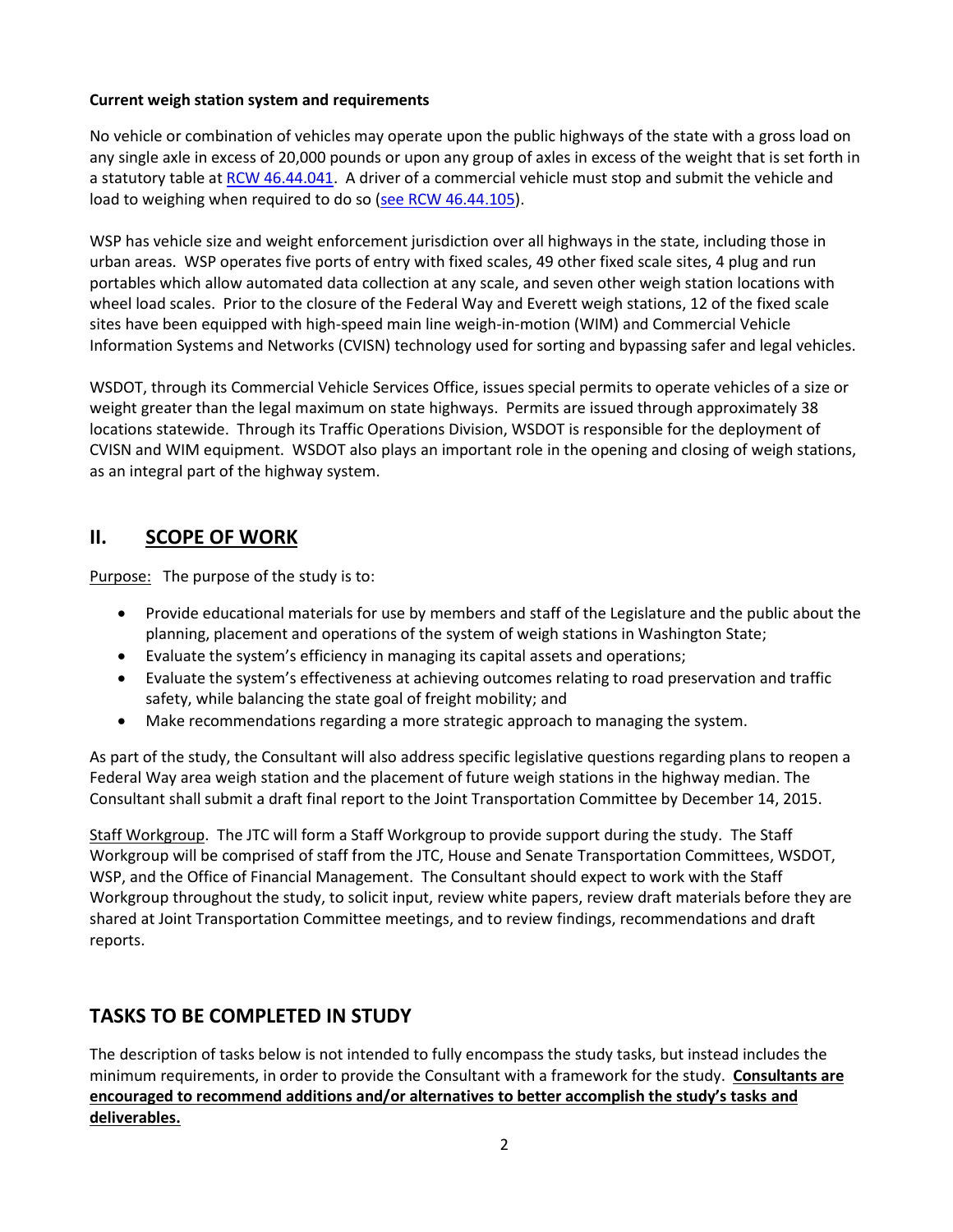# **TASK 1: HIGH LEVEL OVERVIEW OF COMMERCIAL VEHICLE ENFORCEMENT PROGRAMS, WITH A FOCUS ON WEIGH STATIONS**

Task 1 is intended to describe Washington State's commercial vehicle enforcement program, with a focus on the system of weigh stations.

The JTC Project Manager is working with the agencies to begin collecting this information.

At a minimum, the Consultant will:

- a. Provide a high-level summary description of the overall commercial vehicle enforcement program. The summary must include the following information, and is expected to be fewer than 10 pages in length.
	- Federal and state commercial vehicle requirements, including a description of requirements to stop at weigh stations and maximum allowable gross weights;
	- A description of the range of activities which occur at weigh station facilities;
	- Functions and roles of WSDOT, WSP, and other state agencies in the enforcement of commercial vehicle laws;
	- Identification of policy goals and performance measures used to guide the program which may include but are not limited to roadway preservation, traffic safety, freight mobility, and penalty revenue collection; and
	- Federal and state funding programs, and the decision-making processes WSP and WSDOT follow to allocate these funds among the programs.
- b. Describe the Washington State system of weigh stations, including but not limited to the following information. The white paper with the following information may exceed 10 pages as needed.
	- Number and types of weigh stations and scales, distinct purposes served, and responsible administrative agency;
	- Ten year cost history for the system, identifying the reasons for cost changes over time,
	- **•** Enforcement revenue generated by station;
	- Role of technology in the current program, such as the Commercial Vehicle Information Systems and Networks (CVISN) and Weigh in Motion (WIM) systems; and
	- A current system map. The Consultant may want to prepare an interactive electronic document that incorporates the data elements identified above into the system map.

Deliverable: White papers, and potentially an interactive electronic system map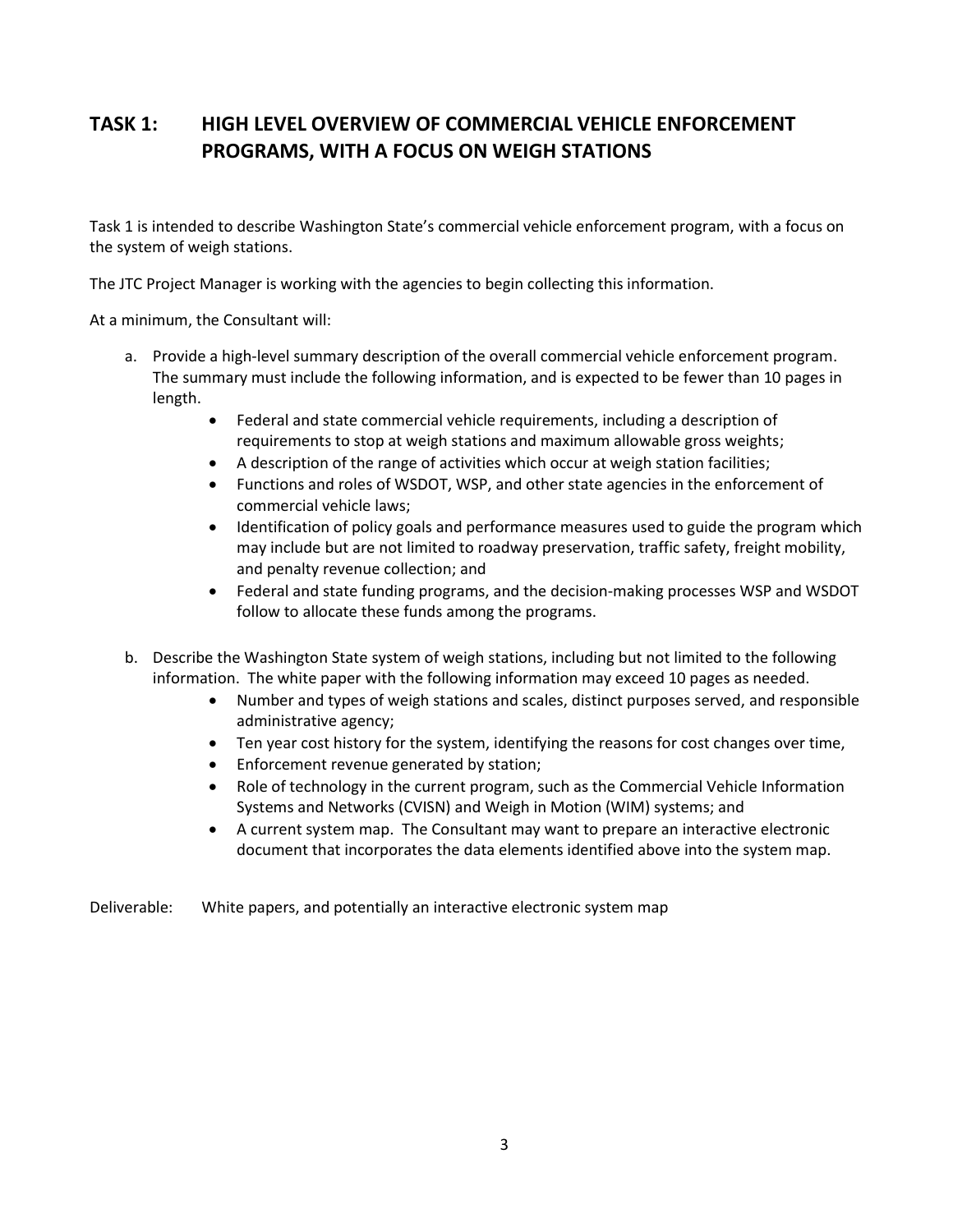# **TASK 2: REVIEW WASHINGTON STATE PATROL AND DEPARTMENT OF TRANSPORTATION WEIGH STATION OPERATIONS AND CAPITAL ASSETS**

Task 2 is intended to review efficiency and effectiveness of the weigh station program.

At minimum, the Consultant will:

- Describe how each agency manages its weigh station responsibilities and the extent to which their efforts complement, coordinate, overlap or conflict;
- Identify the criteria and planning processes used to evaluate the need for changes to the system;
- Undertake a case study of system management, using the example of the 2010 closure of and current plans to reopen the Federal Way areas southbound weigh station;
- Evaluate the option of siting a weigh station in the highway median, addressing questions of feasibility, practicability, costs, benefits and other considerations; and
- Describe efforts by the agencies to improve the efficiency and effectiveness of the system.

Deliverable: White paper

### **TASK 3: IDENTIFY BEST PRACTICES IN THE FUNDING, PLACEMENT, AND OPERATION OF WEIGH STATIONS**

To complete Task 3, the Consultant will identify best practices in weigh station management relating to operations and capital assets.

For purposes of this study, "best practices" are policy alternatives or management techniques which, when applied elsewhere, have resulted in achieving desired performance goals in a cost-effective manner.

In order to identify a comprehensive menu of best practices, the Consultant must consider practices and technologies used in other states and/or countries, as well as input from trucking companies, commercial freight operators and other stakeholders. To inform this task, the Consultant may want to consider holding a roundtable discussion or suggest other means of engaging stakeholders and interested parties in an alternative format.

Deliverable: White paper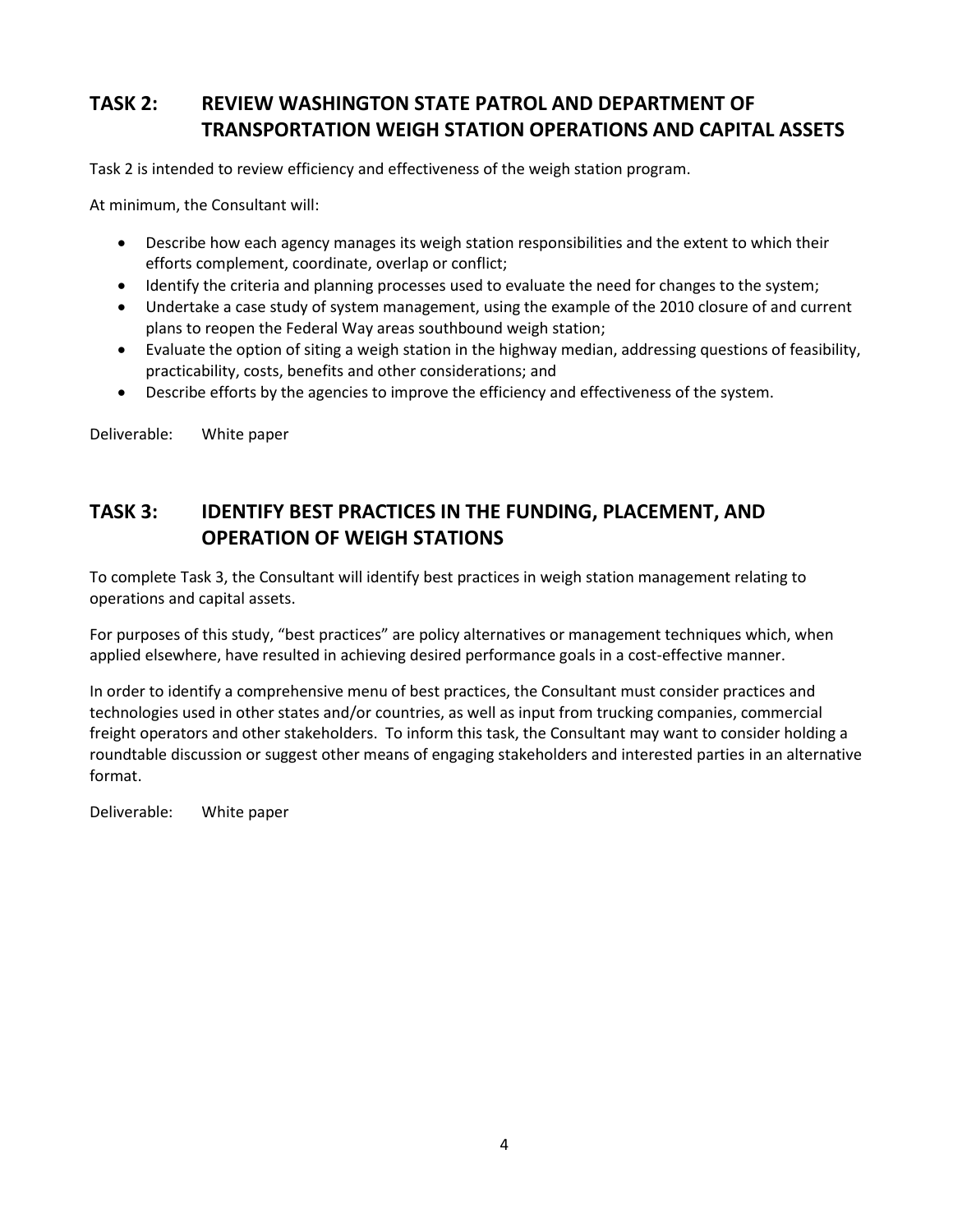# **TASK 4: FINDINGS AND RECOMMENDATIONS**

Considering the information collected in Tasks  $1 - 3$ , the Consultant will make findings and recommendations to improve the efficiency and effectiveness of weigh station operations and capital assets and the strategic management of the system. Recommendations should address but need not be limited to the following:

- Changes to criteria and/or performance measures to guide budget and policy decisions;
- Changes to the number, placement, and operation of weigh stations;
- Changes in the use of technology to achieve performance outcomes;
- Changes to practices in how funding is allocated between agencies and by fund types (i.e. state and federal);
- Changes to the agencies' policies and/or practices;
- Changes in state laws and/or rules. While the Consultant does not need to provide draft statutory or regulatory amendments, the Consultant should indicate which statutes or regulations are recommended for amendment, and describe the recommended amendments; and
- Potential costs or savings likely to occur by adopting the recommended changes.

Deliverable: White paper

### **TASK 5: DRAFT AND FINAL REPORTS**

The Consultant will prepare draft and final reports summarizing the study, the findings and recommendations. The white papers prepared above may be used in the final report, and should at least be included in its Appendix.

A PowerPoint presentation of the draft report must be presented at the November 17, 2015, JTC meeting in Stevenson. The Consultant will provide a draft of the PowerPoint presentation to the JTC Project Manager and Staff Workgroup by November 9, 2015, for review and comment.

The draft final report is due on December 14, 2015. The Consultant shall present a draft of the final report to the JTC Project Manager and Staff Workgroup, for comments and suggestions by November 30, 2015.

The JTC will vote on formal acceptance of the draft final report at its December 17, 2015, meeting in Olympia. The draft final report is not final until the four JTC Executive Committee Members have voted to accept it. The Consultant will not be required to attend the December  $17<sup>th</sup>$  meeting.

The due dates for this Task may be modified, as approved by the JTC Project Manager, depending on the ability of the Consultant to complete the work in this tight timeframe. The Consultant's proposal shall indicate whether the deadlines stated in the RFP seem feasible to achieve.

Deliverable: PowerPoint presentation of the draft report, and a Draft Final Report

### **TASK 6: PRESENTATIONS**

The Consultant will attend and provide study updates at the following meetings:

- November 17, 2015, JTC meeting in Stevenson (PowerPoint of Draft Report)
- One presentation each to the House & Senate Transportation Committees during the 2016 legislative session, at the Committees' discretion. These two presentations would occur on the same day.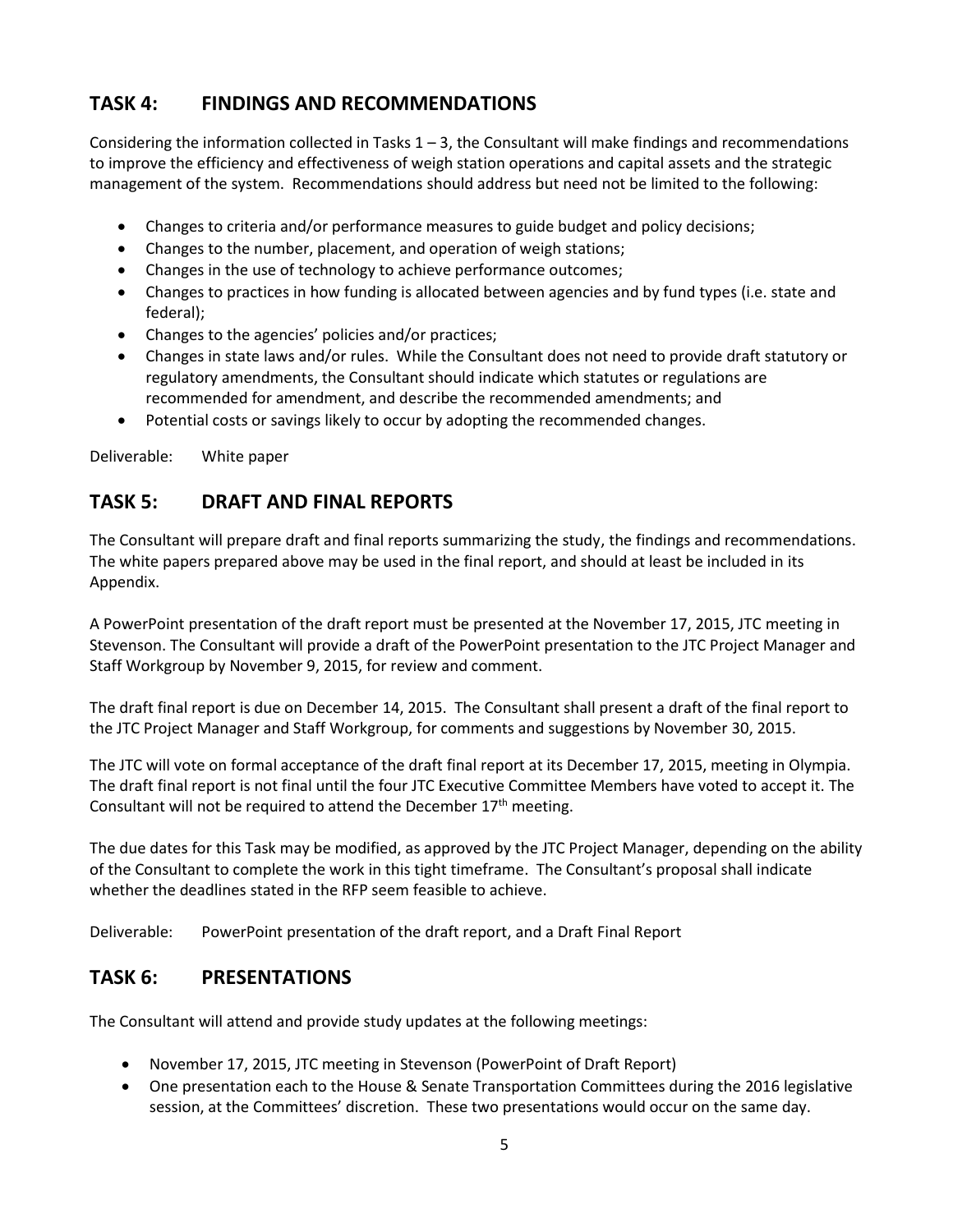The JTC likely will request the Consultant to provide one or two updates as the study progresses to legislators interested in the study. These may be accomplished in person, via conference call or an electronic meeting format as determined by the JTC manager.

# **III. CONTRACT DELIVERABLES**

The successful Consultant will provide the following services and deliverables:

- 1. Within five (5) calendar days of the announcement of the apparent successful Consultant, the Consultant shall submit a work plan to meet the requirements of Section II of this RFP, with any changes necessary based on additional information. The work plan shall include:
	- Specific steps detailing how this study will be carried out
	- The specific tasks to be performed and by whom
	- The expected duration and level of effort in hours by person
	- The specific data that will be needed, along with data sources and
	- A schedule for performing the tasks.

The JTC will review, comment on, and approve the final work plan. Any subsequent changes to the work plan shall also require approval by the JTC.

- 2. The Consultant Project Manager shall have, at a minimum, twice-monthly scheduled conference calls with the JTC Project Manager. Full or partial Consultant team conference calls may be scheduled as needed.
- 3. The Consultant shall prepare and present to the JTC Project Manager, monthly written progress reports that address and summarize the issues in the Consultant's contracted Scope of Work and Work Plan.
- 4. The Consultant shall prepare draft white papers, PowerPoint presentations, and reports as described above in Tasks 1 through 6. These white papers may be used in the draft and final reports. The Consultant shall present a draft of the white papers to the JTC Project Manager and Staff Workgroup, for comments and suggestions. The Consultant shall work with the JTC Project Manager to set a schedule of meetings with the staff work group to review the draft white papers, PowerPoints and presentations, and incorporate any needed changes.
- 5. A PowerPoint presentation of the draft report must be presented at the November 17, 2015, JTC meeting in Stevenson, and a draft final report is due December 14, 2015.
- 6. The Consultant may be requested to make a presentation to the House and Senate Transportation Committees during the 2016 legislative session. The decision will be up to the Chairs of the House and Senate Transportation Committees. Typically these presentations would occur in January, and would occur on the same day.
- 7. The Consultant shall deliver 25 printed and appropriately bound color copies of the accepted final report, an electronic version suitable as a printing "master" (Word and PDF), and an electronic version suitable for web-based distribution (PDF).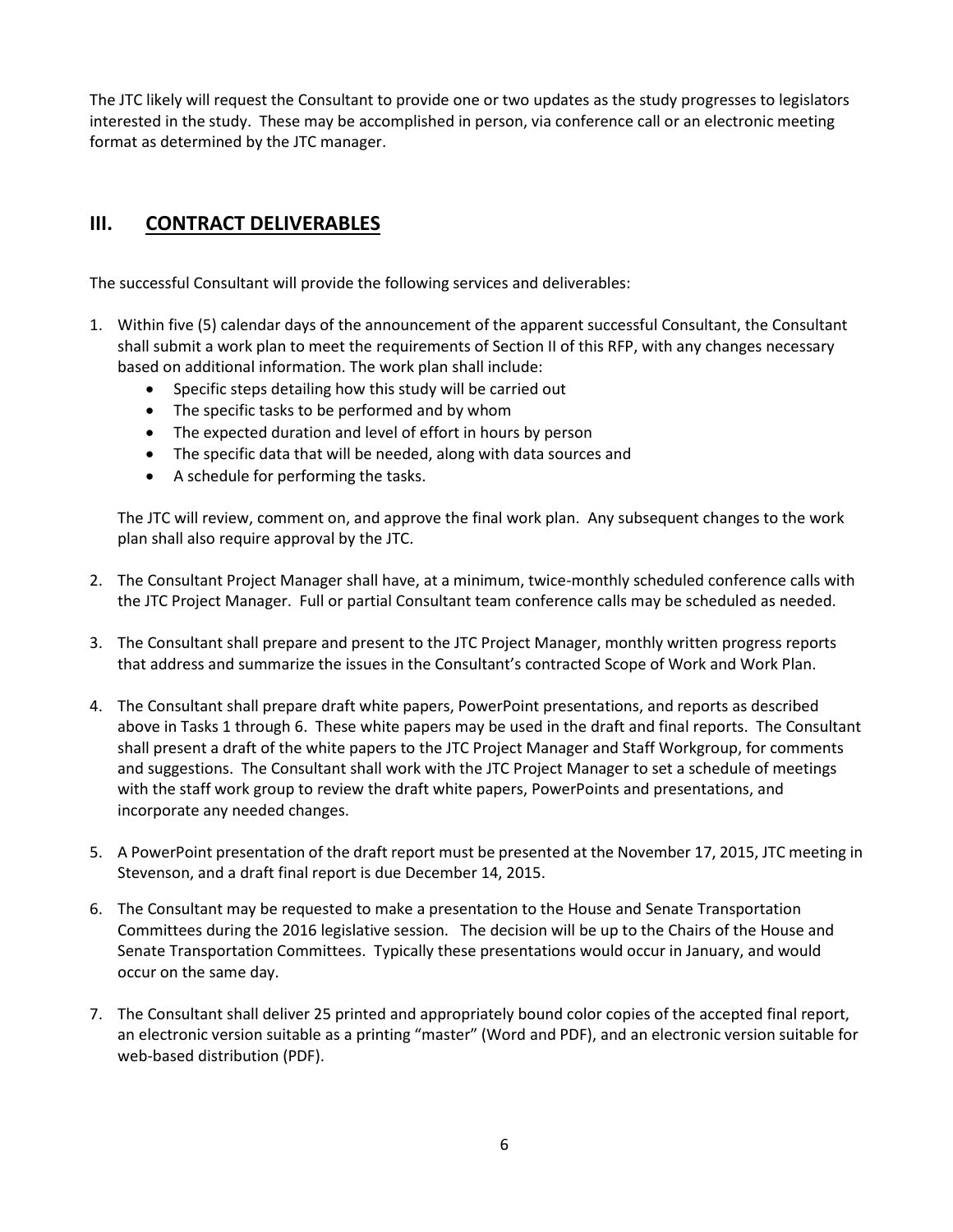### **IV. OVERSIGHT AND ADMINISTRATIVE RESPONSIBILITY**

The JTC will have prime oversight for this study. The clients of this study are the four JTC Executive Committee Members (the Chairs and Ranking Members of the House and Senate Transportation Committees), who are represented in day-to-day study activities by the JTC Project Manager.

Staff Workgroup. The JTC will form a Staff Workgroup to provide support during the study. The Staff Workgroup will be comprised of staff from the JTC, House and Senate Transportation Committees, WSDOT, WSP, and the Office of Financial Management. The Consultant should expect to work with the Staff Workgroup throughout the study, to solicit input, review draft materials before they are shared at JTC meetings, and to review findings, recommendations and draft reports. The Consultant will supply all meeting materials.

JTC staff will be responsible for the following activities:

- Prepare, publish and administer the RFP process.
- Coordinate the Consultant selection process and negotiate the contract.
- Administer the contract (review and approve invoices, ensure milestones are being met, etc.)
- Attend regularly scheduled briefings with Consultant.
- Receive, evaluate and edit Consultant products.
- Oversee communications and meetings between JTC, the Consultant, legislators, state agencies, and the Staff Workgroup.

### **V. QUALIFICATIONS**

- Bidder must be licensed to do business in the state of Washington.
- JTC shall also examine Bidder for responsibility. Responsibility shall include such measures as insurance coverage that meets state requirements, references, prior experience and satisfaction of existing clients, and other information related to responsibility.

### **VI. DEFINITIONS**

- **Apparently Successful Bidder** or **Apparently Successful Consultant.** The Bidder or Consultant selected as the most qualified entity to perform the stated services.
- **Bidder or Consultant.** An entity intending to submit or submitting a proposal for the project.
- **JTC.** The Joint Transportation Committee, a Washington State legislative agency governed by an Executive Committee comprised by the Chairs and Ranking Members of the House and Senate Transportation Committees. JTC shall mean the Executive Committee, Committee Coordinator, Project Manager, and/or any other staff of the JTC.
- **JTC Members.** The four Members of the JTC Executive Committee, who are the Chairs and Ranking Member of the House and Senate Transportation Committees.
- **JTC Coordinator.** The Chief Executive Officer of the Joint Transportation Committee.
- **RFP.** This Request for Proposals, any addendum or erratum thereto, Bidder's written questions and the respective answers, and any related correspondence that is addressed to all Bidders.
- **Contract definitions** are provided in the State of Washington General Terms and Conditions for personal services contracts in Exhibit A.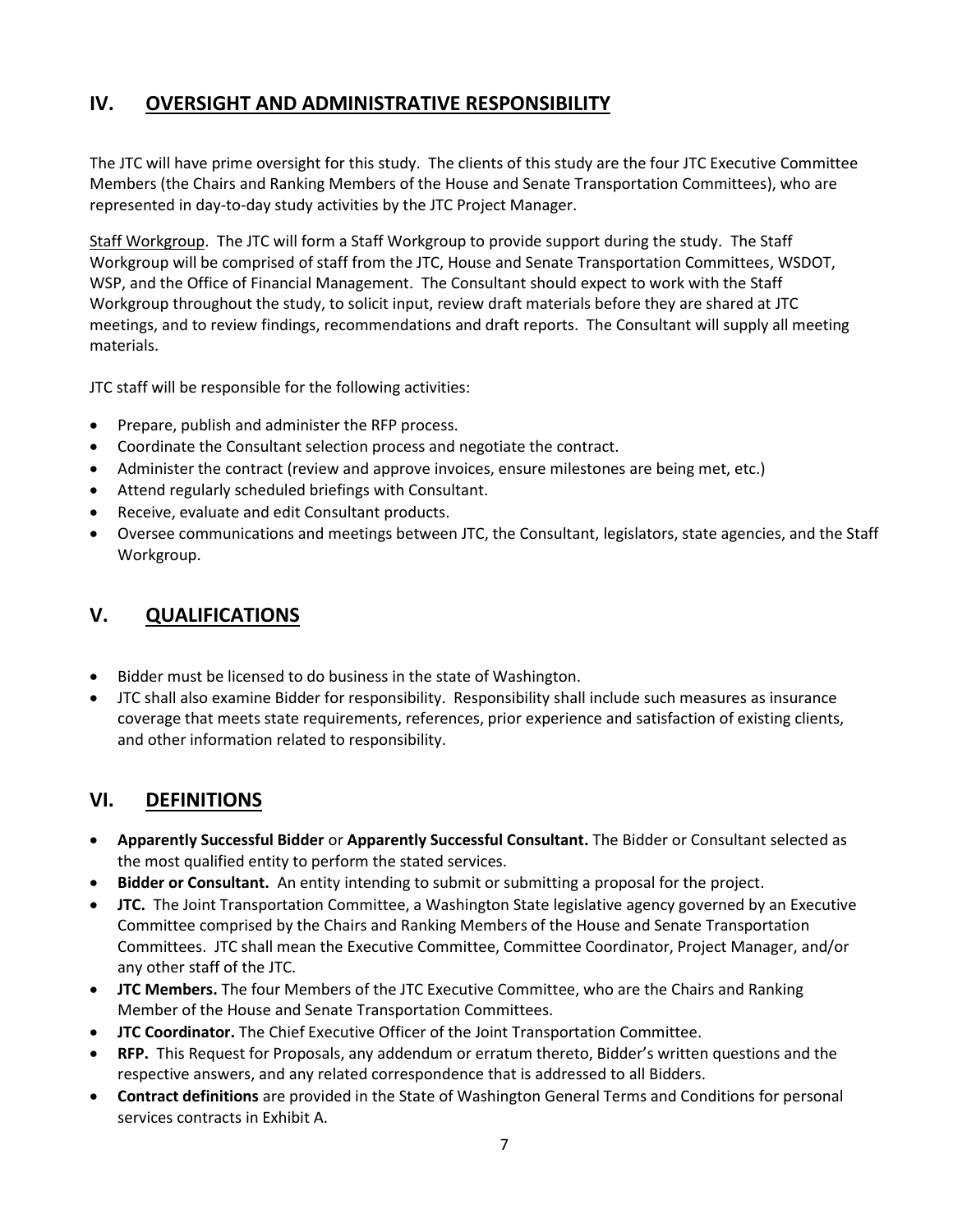#### **VII. HELPFUL RESOURCES**

The following resources are provided for convenience and additional background for preparation of proposals. These resources are not exhaustive, and should not be solely relied upon to the form the basis of a proposal or any subsequent recommendations.

WSDOT Commercial Vehicle Services:<http://www.wsdot.wa.gov/commercialvehicle/>

WSP Commercial Vehicle Enforcement:<http://www.wsp.wa.gov/traveler/cvd.htm#permits>

The Washington State Commercial Vehicle Guide <http://www.wsdot.wa.gov/NR/rdonlyres/EE2D33C7-E6A0-4C58-9BD9-AE05C003B327/0/VehicleGuide.pdf>

#### **VIII. PROJECT BUDGET**

The budget for this project shall not exceed a maximum of \$120,000. Any resulting contract for this project will be subject to the standard state of Washington General Terms and Conditions for personal services contracts. A copy is attached to this RFP as Exhibit A.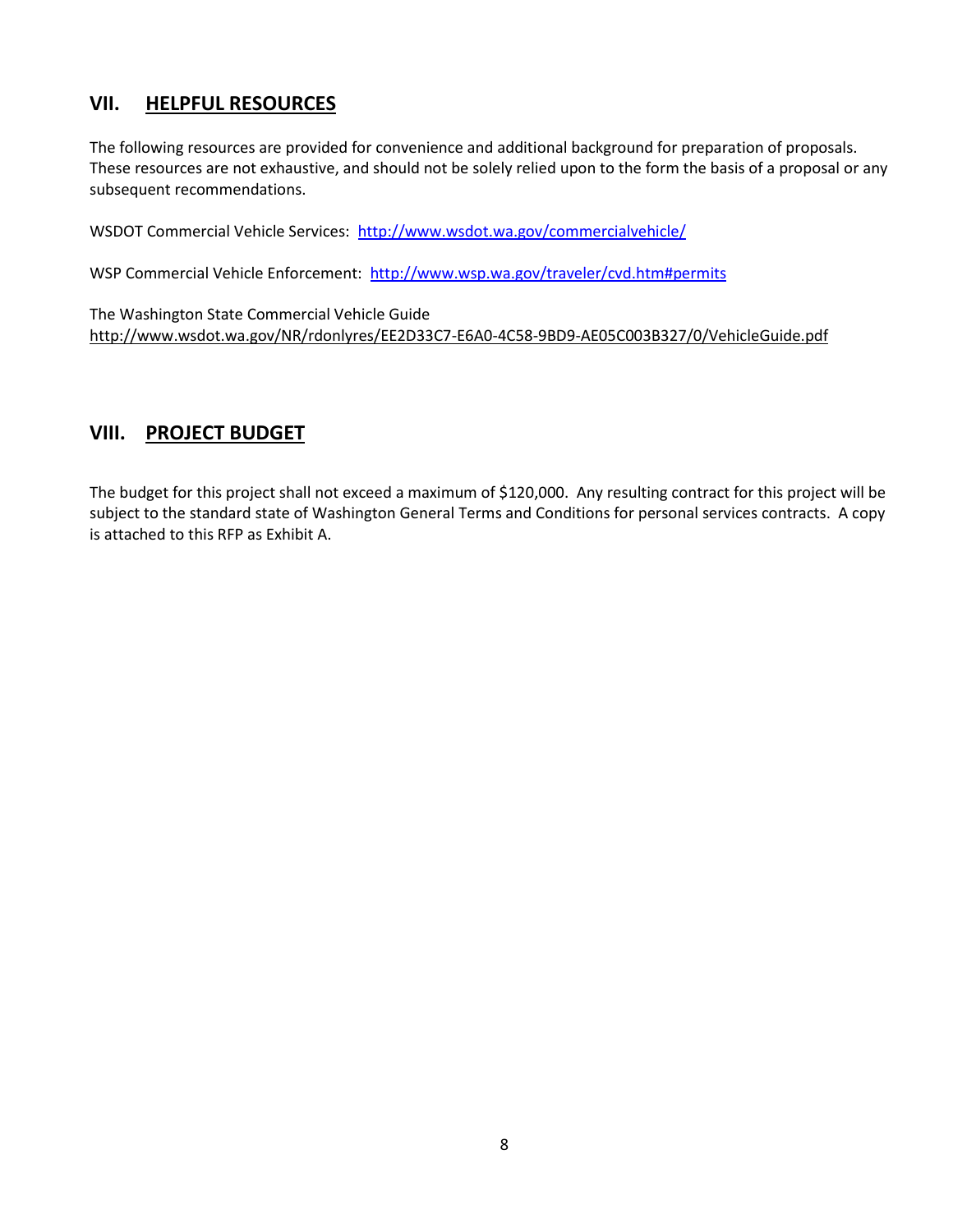#### **IX. INSTRUCTION TO BIDDERS**

#### **A. SUBMISSION OF PROPOSAL**

**NOTE:** All times listed below refer to local time in Olympia, Washington.

- 1. A Letter of Intent to Bid must be submitted either electronically or by paper copy by 5:00 p.m., local time in Olympia, on **June 15, 2015**, and must include company name, address and email address.
- 2. Bidders must submit seven copies of the proposal and one electronic PDF copy on CD.
- 3. Bidders must include one paper copy of two samples of previous work similar to this type of project and the internet link to these samples or an electronic copy on CD.
- 4. Proposals are due no later than **5:00 p.m., local time in Olympia, on June 29, 2015,** whether mailed or hand delivered. Late proposals will not be accepted and will be automatically disqualified. Proposals should be submitted to:

Joint Transportation Committee (JTC) Sonia Plasencia, RFP Coordinator P.O. Box 40937 3309 Capital Blvd Olympia, WA 98504-0937

- 5. Selected bidders will be required to attend oral interviews on **July 16, 2015**, at JTC's offices in Olympia and provide presentations at their expense. Selected bidders will be notified of the time of their scheduled interview and presentation.
- 6. All proposals and accompanying documentation become the property of the JTC and will not be returned.
- 7. JTC will not be liable for any costs associated with preparation and presentation of a proposal submitted in response to this RFP. The Bidder assumes responsibility for the travel and associated costs of Bidder personnel as they relate to bidding on this project.
- 8. In the event it becomes necessary to revise any part of this RFP, an addendum or erratum will be provided to all Bidders who submitted a Letter of Intent to bid.
- 9. After submission, Bidders will not be allowed to amend their proposal. Responses consisting solely of marketing material are not acceptable and will be rejected.
- 10. Questions regarding this RFP should be directed to Sonia Plasencia, RFP Coordinator, as the single point of contact for this solicitation, **by email only** to Sonia.Plasencia@leg.wa.gov. Inquiries concerning clarification of some aspect of the RFP will be accepted beginning at 9:00 a.m. on **June 4, 2015***.* No inquiries concerning the RFP will be accepted after 5:00 p.m., local time in Olympia, on **June 15, 2015***.* By **June 16, 2015***,* responses to inquiries will be transmitted to all Bidders who have submitted a Letter of Intent to Bid.

#### **B. LETTER OF SUBMITTAL**

The Letter of Submittal and the attached Certification and Assurances form (Exhibit B) must each be signed and dated by a person authorized to legally bind the Bidder to a contractual relationship, e.g., the President or Executive Director if a corporation, the managing partner if a partnership, or the proprietor if a sole proprietorship. Along with introductory remarks, the Letter of Submittal is to include by attachment the following information about the Bidder and any proposed subcontractors:

- 1. Name, address, principal place of business, telephone number, and fax number/email address of legal entity or individual with whom contract would be written.
- 2. Name, address, and telephone number of each principal officer (President, Vice President, Treasurer, Chairperson of the Board of Directors, etc.).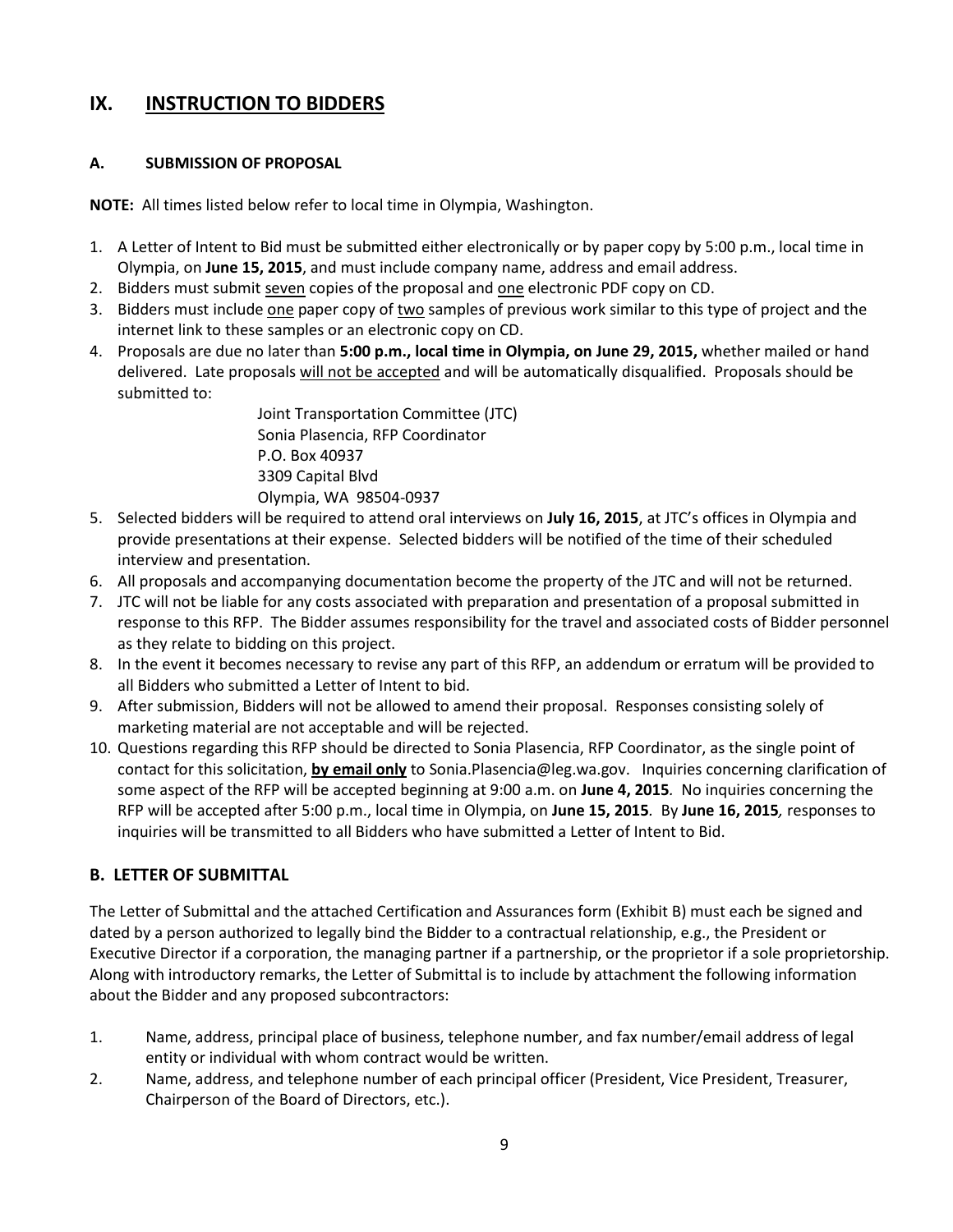- 3. Legal status of the Bidder (sole proprietorship, partnership, corporation, etc.) and the year the entity was organized to do business as the entity now substantially exists.
- 4. Federal Employer Tax Identification number or Social Security number and the Washington Uniform Business Identification (UBI) number issued by the state of Washington Department of Revenue.
- 5. Location of the facility from which the Bidder would operate.
- 6. The names of any Washington State employees or former Washington State employees employed or on the firm's governing board as of the date of the proposal. Include their position and responsibilities within the Consultant's organization. If following a review of this information, it is determined by the JTC that a conflict of interest exists, the Bidder may be disqualified from further consideration for the award of a contract.

#### **C. PROPOSAL FORMAT**

Seven copies of the proposal must be submitted on eight and one-half by eleven (8 1/2x11) inch paper with tabs separating the major sections of the proposal and one electronic PDF copy on CD. The five major sections of the proposal are to be submitted in the order noted below:

- 1. Letter of Submittal, including signed Certifications and Assurances (Exhibit B).
- 2. Technical Approach
	- The Technical Approach should respond to Tasks 1-6 of the Scope of Work, Section ll of this RFP, not to exceed ten pages. This page limitation does not include resumes, qualifications, work samples, the Letter of Submittal or signed Certifications and Assurances form.
	- The Technical Approach should describe the approaches, methodologies, and techniques that will be used to undertake each of these tasks and produce the deliverables; and shall identify each person responsible for each task. It should describe in as much detail as possible the anticipated tasks, levels of effort, schedules, and coordination work required to undertake the Tasks.
- 3. Management Approach
	- The Management Approach shall describe how your firm proposes to organize, manage, control, and report on the status of the study. Identify all critical milestones. It should include the following:
		- o A statement of qualifications to conduct this work.
		- $\circ$  Identification of the individual(s) who will do the actual work being proposed, with attached professional resumes. Please keep resumes as concise as possible.
		- $\circ$  An organization chart indicating the lines of authority for all personnel involved in performance of the potential contract.
		- $\circ$  A description of staff responsibilities and the amount of time they will devote to the project by Task.
	- Bidders must include one paper copy of two samples of previous work similar to this type of project and the Internet link to these samples or an electronic copy on CD.
- 4. Cost Approach
	- The total cost of this work in a detailed budget, including direct and indirect labor, travel, and any other expenses (itemized). The cost description shall identify projected work hours and hourly rate(s) for each employee, by name and task, who will be assigned to this project.
- 5. References
	- Include three references with whom your firm and the proposed Consultant Project Manager has done similar work. For each reference, include name, title, organization, address, phone number and email address. References shall not include staff of the Joint Transportation Committee, nor Washington State House or Senate Transportation Committee staff.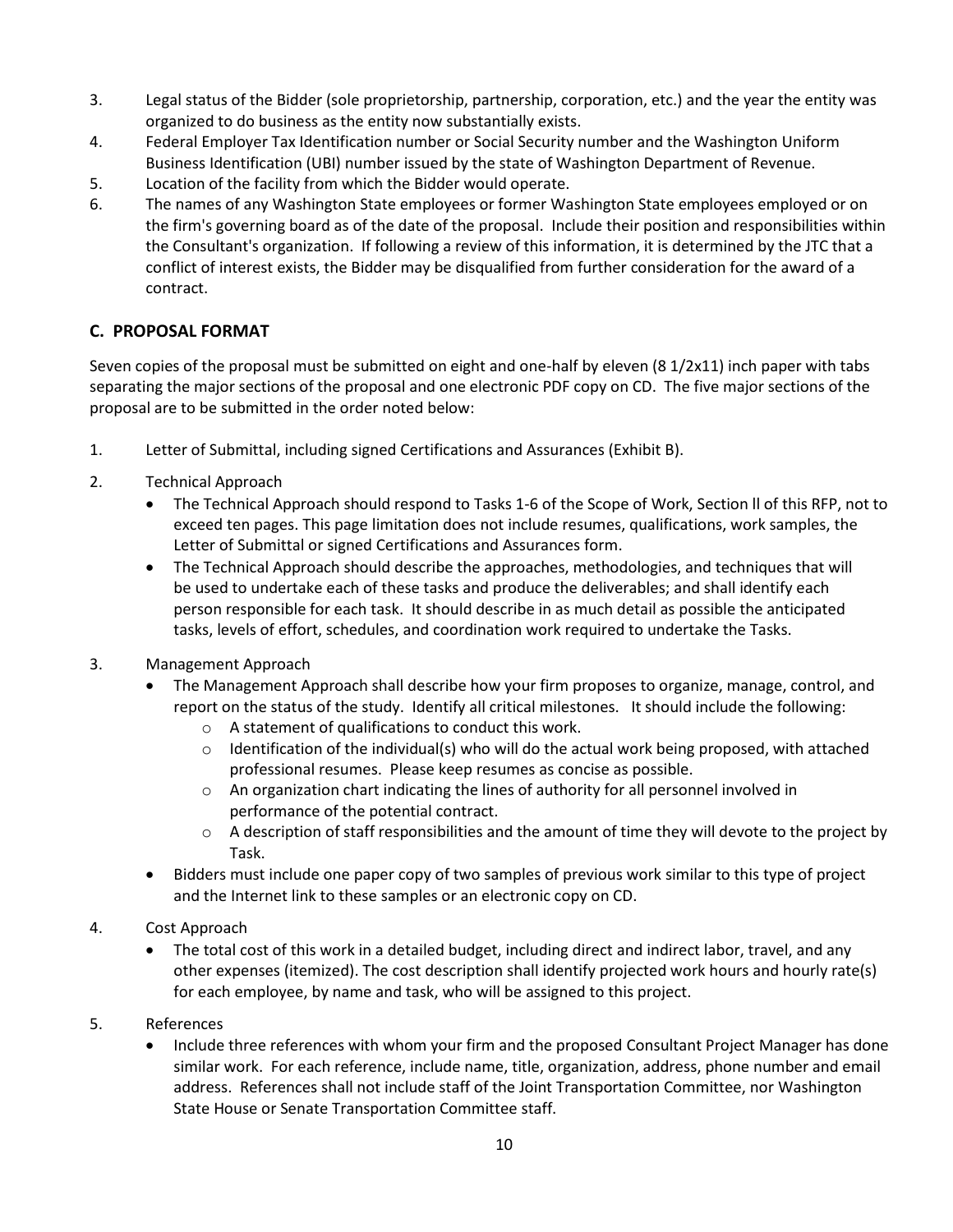### **X. EVALUATION CRITERIA**

Proposals will be reviewed and evaluated by a panel selected by the JTC. After the initial evaluations, the JTC will select a small group of Bidders as finalists for oral interviews and presentations to the evaluation panel. Commitments made by the Bidder at the oral interview, if any, will be considered binding. The score from the oral presentation will be considered independently and will determine the apparently successful bidder.

Written proposals submitted in response to this RFP will be evaluated and weighted on the following three categories. This evaluation will be used solely for selecting Bidders to be invited to make an oral presentation.

- Technical Approach (60%)
	- o Proposed project approach and methodology
	- o Quality of work plan
	- o Feasibility of proposed schedule
	- o Description of proposed deliverables
- Management Approach (30%)
	- o Project team structure internal controls
	- o Staff qualifications and resumes
	- $\circ$  Relevant experience with projects of similar complexity and type
	- o Other applicable experience
- Cost Approach (10%)
	- o Quality of detailed budget
	- o Reasonableness of cost approach
	- o Total project cost

#### **XI. ESTIMATED SCHEDULE OF ACTIVITIES**

Letters of Intent to Bid due June 15, 2015 Due date for proposals and the United States of the United States June 29, 2015 Oral Interviews **July 16, 2015** Announce apparently successful Bidder July 17, 2015 Estimated contract start date July 23, 2015 Kick-off meeting with Staff Workgroup  $\mu$  Week of July 27<sup>th</sup>, 2015 Draft Report presentation to JTC November 17, 2015, in Stevenson, Washington Draft Final Report due **December 14, 2015** Potential presentations to House and Senate Transportation Committees January, February or March, 2016 (both

presentations on the same day)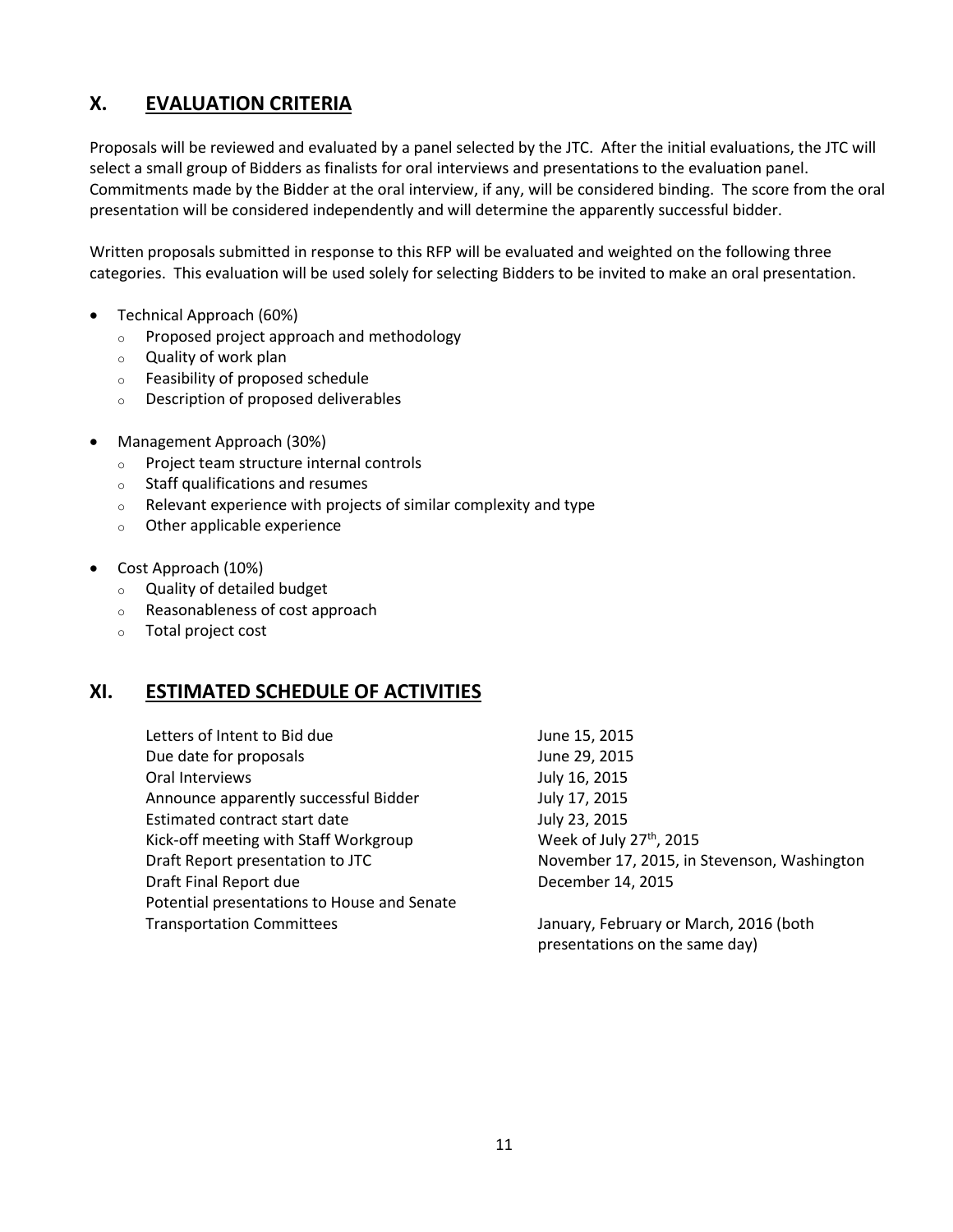#### **XII. PROPRIETARY INFORMATION**

All proposals received shall become public record, but shall remain confidential until the successful bidder resulting from this RFP, if any, is announced. Thereafter, proposals shall be available for public inspection and copying as required by Chapter 42.56 RCW (the principal Washington State statute pertaining to accessibility to public records) except as exempted in that chapter or by other law. Bidders are advised that the permissible exemptions from public disclosure pursuant to Chapter 42.56 RCW are very narrow in scope and will be strictly construed. In the event that a bidder desires to claim portions of its proposal as exempt from disclosure under the provisions of the aforementioned RCW, it is incumbent upon that bidder to clearly identify those portions in a proposal transmittal letter. The transmittal letter must identify the page and particular exemption(s) from disclosure upon which it is making its claim. Further, each page claimed to be exempt must be clearly identified by the word "CONFIDENTIAL" printed on the lower right-hand corner of the page. *Designating the entire proposal as confidential is not acceptable and will not be honored.*

**NOTE:** The proposal of the successful bidder will be attached to the resulting contract and incorporated therein by that attachment. Therefore, as part of a public state agency contract, the *entirety* of the successful bidder's proposal will be subject to public disclosure regardless of any claim of confidentiality or previously applicable statutory exemption. Nevertheless, should a successful bidder obtain a court order from a Washington State court of competent jurisdiction prohibiting disclosure of parts of its proposal prior to the execution of the contract incorporating the same, the JTC shall comply with the court order. The burden is upon the successful bidder to evaluate and anticipate its need to maintain confidentiality and to proceed accordingly. Timeliness will be of the essence; a delay in execution of the contract to accommodate a petition to the courts will not be allowed.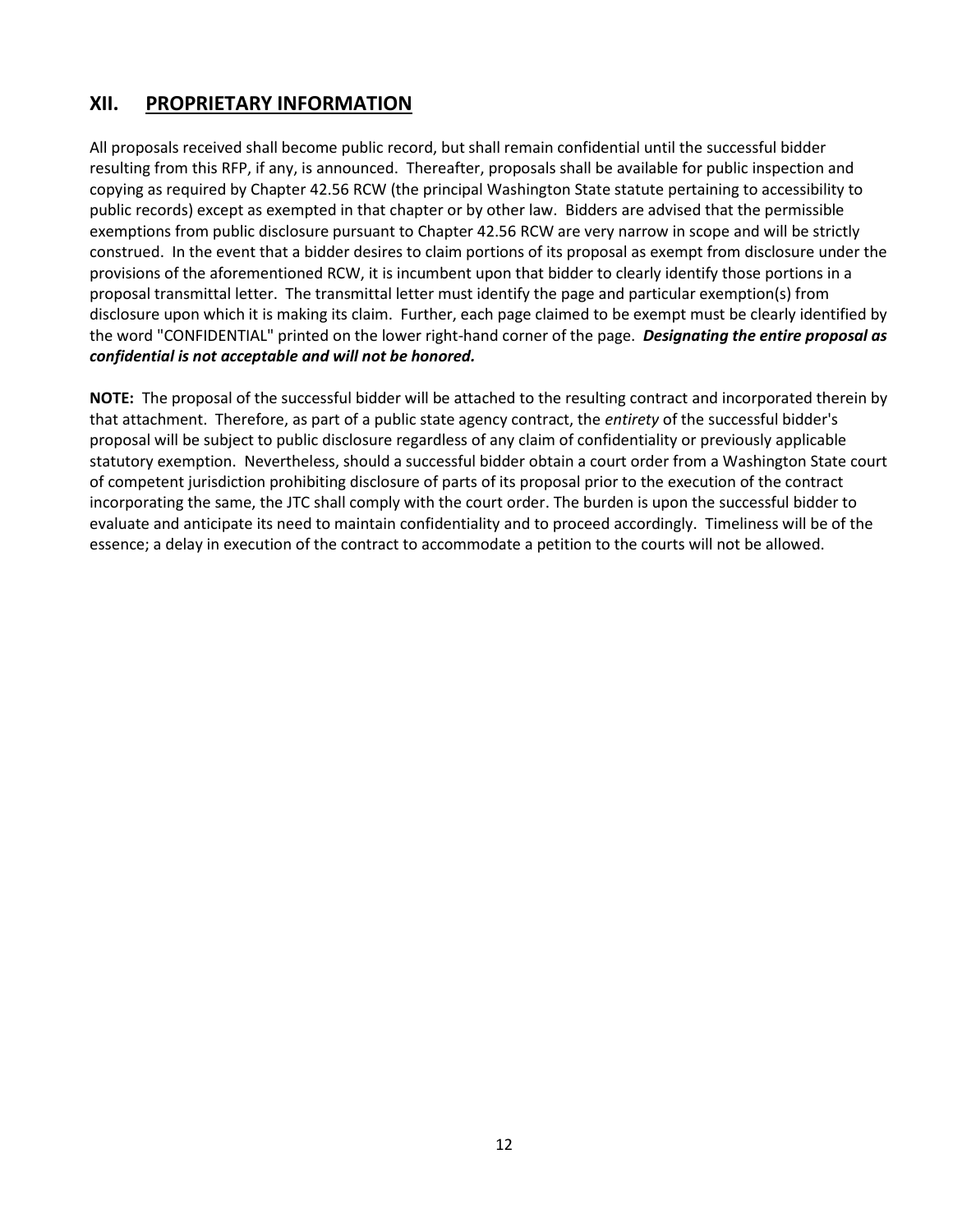#### **XIII. JTC RIGHTS**

- 1. Determination of clarity and completeness in the responses to any of the provisions in this RFP will be made solely by the JTC. The JTC reserves the right to require clarification, additional information, and materials in any form relative to any or all of the provisions or conditions of this RFP.
- 2. The JTC reserves the right to reject any or all proposals at any time prior to the execution of a contract acceptable to the JTC, without any penalty to the JTC.
- 3. The JTC intends to award the contract to the Bidder with the best combination of attributes based on the evaluation criteria listed in Section X of this RFP. This RFP does not, however, obligate the JTC to contract for services herein.
- 4. Should the JTC fail to negotiate a contract with the Apparently Successful Bidder, the JTC reserves the right to negotiate and contract with the next most qualified Bidder.
- 5. The JTC reserves the right to waive specific terms and conditions contained in this RFP.
- 6. It shall be understood by Bidders that their proposal is predicated upon acceptance of all terms and conditions contained in this RFP unless the Bidder has obtained such a waiver, in writing, from the JTC prior to submission of the proposal. Any such waiver will be granted to all Bidders.
- 7. The JTC reserves the right, at its sole discretion, to waive minor administrative irregularities contained in any Bidder's proposal.

Thank you for your interest.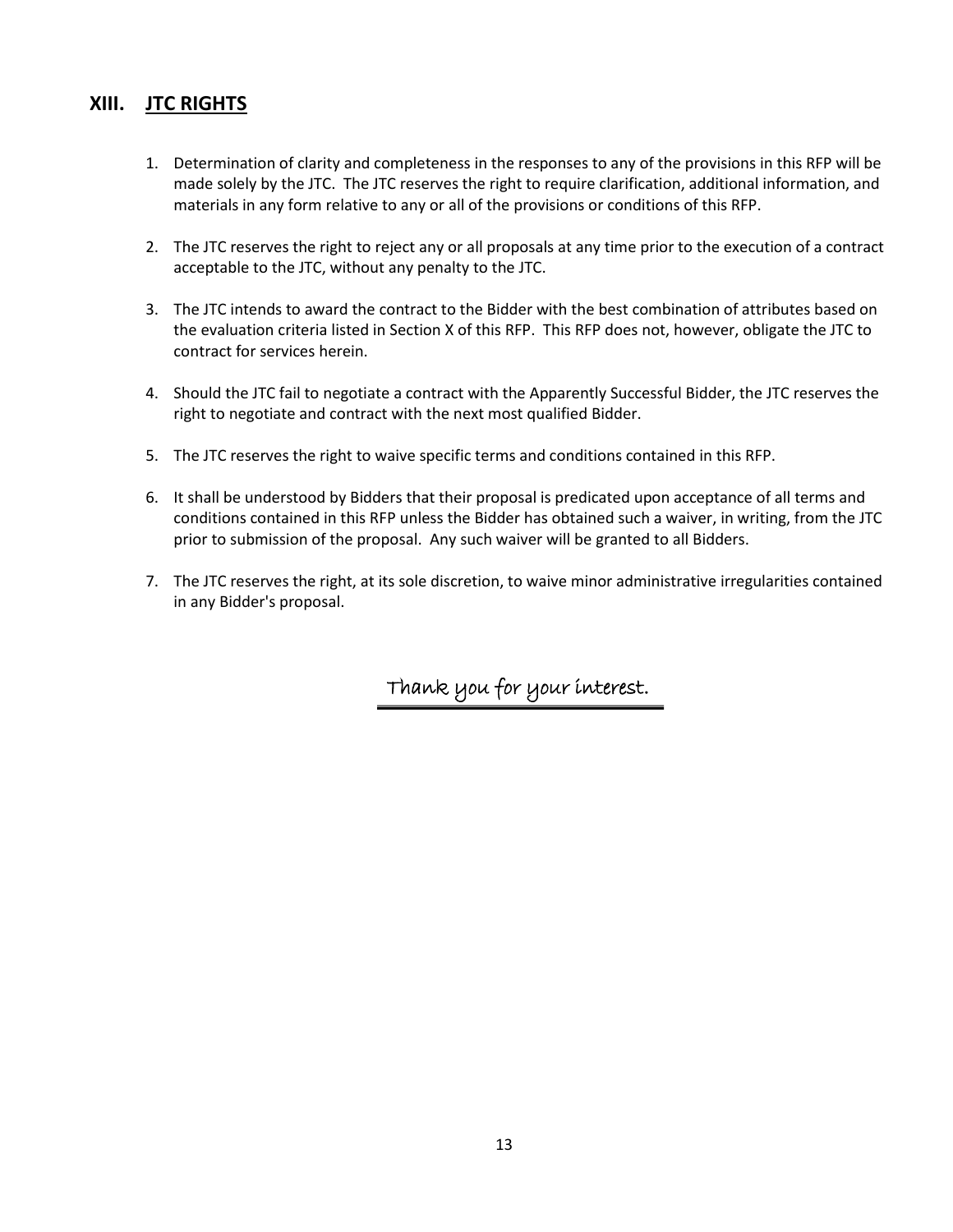**EXHIBIT A**

#### **GENERAL TERMS AND CONDITIONS**

DEFINITIONS -- As used throughout this contract, the following terms shall have the meaning set forth below:

- A. The "Joint Transportation Committee," or "JTC," shall mean the Washington State Joint Transportation Committee, any division, section, office, unit, or other entity of JTC or any of the officers or other officialslawfully representing the JTC.
- B. "Contractor" shall mean that firm, provider, organization, individual, or other entity performing services under this contract, and shall include all employees of the Contractor.
- C. "Subcontractor" shall mean one not in the employment of the Contractor, who is performing all or part of those services under this contract under a separate contract with the Contractor. The terms "Subcontractor" and "Subcontractors" means Subcontractor(s) in any tier.

ADVANCE PAYMENTS PROHIBITED -- No payment in advance or in anticipation of services or supplies to be provided under this contract shall be made by JTC.

CHANGE OF CONTROL OR PERSONNEL -- Contractor shall promptly and in any case within twenty-four (24) hours notify the JTC Project Manager in writing:

- 1. If any of the representations and warranties of the Contractor set forth in this contract shall cease to be true at any time during the term of this contract;
- 2. Of any material change in the Contractor's management staff;
- 3. Of any change in control of the Contractor or in the business structure of the Contractor;
- 4. Of any other material change in the Contractor's business, partnership, or corporate organization relating to this engagement. All written notices regarding changes in management staff shall contain the same information about newly assigned management staff as was requested by JTC in the RFP and such additional information as may be requested by the JTC. For purposes hereof, the term "management staff" shall mean those persons identified as senior management in any response to a RFP or who otherwise will exercise a major administrative role or major policy or consultant role to the provision of the Contractor's services hereunder. All written notices regarding changes in control of the Contractor shall contain the same information about any new controlling entity as was requested by JTC in the RFP regarding the Contractor and such additional information as may be requested by JTC.

Approval of these changes rests solely with JTC and will not be unreasonably withheld.

CHANGES AND MODIFICATIONS -- The JTC may, at any time, by written notification to the Contractor, make changes in the general scope of the services to be performed under the contract. If any such changes cause an increase or decrease in the cost of, or the time required for the performance of this contract, an equitable adjustment may be made in the contract price or period of performance, or both, and the contract shall be modified in writing accordingly. Any claim by the Contractor for adjustment under this clause must be asserted within thirty (30) days from the date of Contractor's receipt of the notice of such change; *provided*, however, that the JTC may, upon determining that the facts justify such action, receive and act upon such claim asserted at any time prior to final payment under this contract. Failure to agree to any adjustment shall be a dispute concerning a question of fact within the meaning of the clause of this contract entitled "Disputes." However, nothing in this clause shall excuse the Contractor from proceeding with the contract as changed.

CONFLICT OF INTEREST -- JTC may, by written notice to the Contractor, terminate this contract if it is found after due notice and examination by the JTC that there is a violation of the State Ethics Law Chapter 42.52 RCW; or any similar statute involving the Contractor in the procurement of, or performance under, this contract.

In the event this contract is terminated as provided above, JTC shall be entitled to pursue the same remedies against the Contractor as it could pursue in the event of a breach of the contract by the Contractor. The rights and remedies of JTC provided for in this clause shall not be exclusive and are in addition to any other rights and remedies provided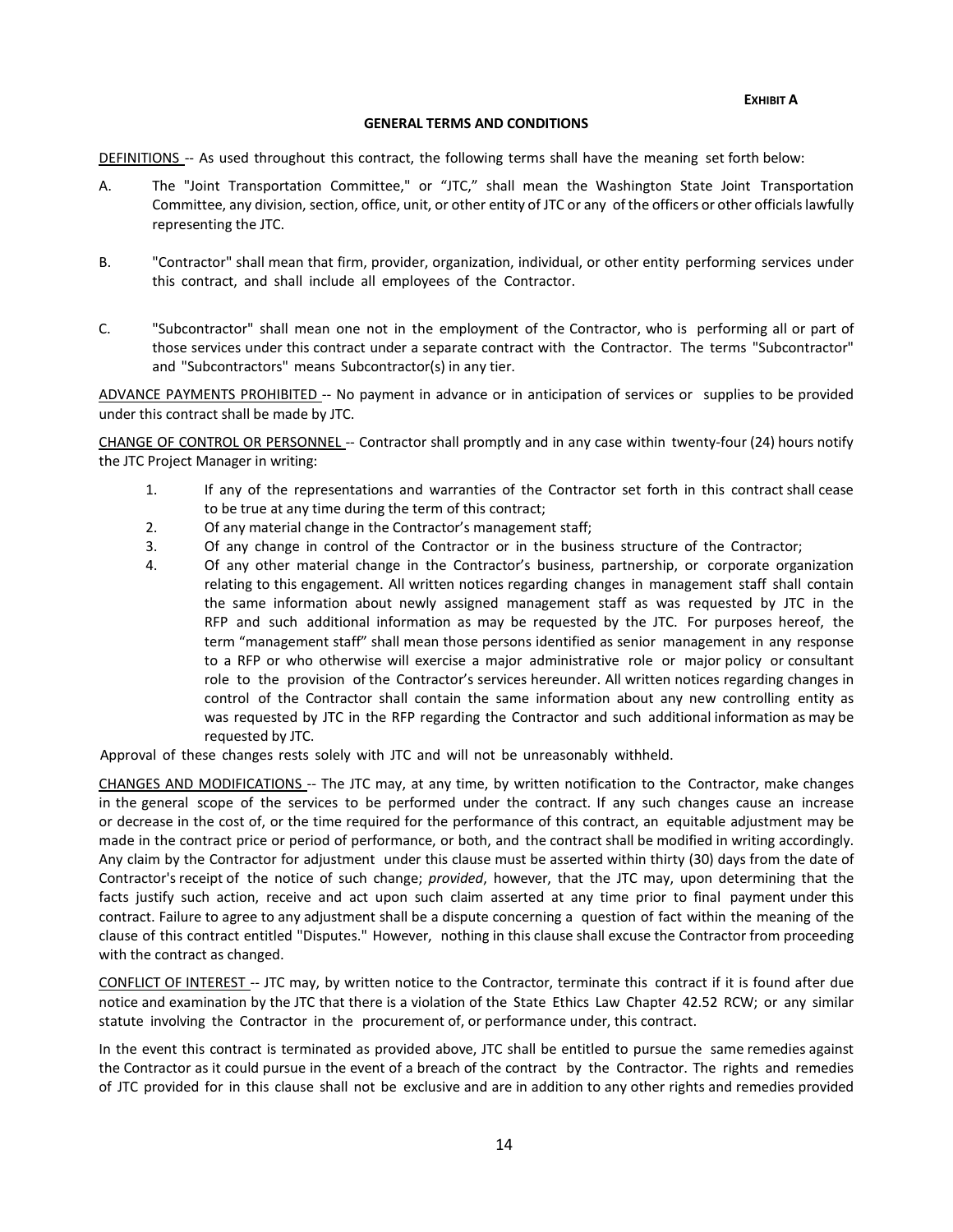by law. The existence of facts upon which the JTC makes any determination under this clause shall be an issue and may be reviewed as provided in the "Disputes" clause of this contract.

CONTRACTOR NOT EMPLOYEE OF THE AGENCY -- The Contractor and his or her employees or agents performing under this contract are not employees or agents of JTC. The Contractor will not hold himself/herself out as or claim to be an officer or employee of JTC or of the state of Washington by reason hereof, nor will the Contractor make any claim or right, privilege or benefit which would accrue to an employee under Chapter 41.06 RCW.

COVENANT AGAINST CONTINGENT FEES -- The Contractor warrants that no person or selling agent has been employed or retained to solicit or secure this contract upon an agreement or understanding for a commission, percentage, brokerage, or contingent fee, excepting bona fide employees or bona fide established agent maintained by the Contractor for the purpose of securing business. JTC shall have the right, in the event of breach of this clause by the Contractor, to annul this contract without liability or, at its discretion, to deduct from the contract price or consideration or recover by other means the full amount of such commission, percentage, brokerage or contingent fee.

DISPUTES – If a dispute should arise between the Contractor and JTC regarding the performance or expected outcomes of the contract, such dispute shall be referred to the JTC Committee Coordinator for review and decision. If the decision by the JTC Committee Coordinator is not satisfactory to the Contractor, the Contractor may request in writing that the dispute be reviewed by the Legislative Members of the JTC Executive Committee. Such written request shall be provided to the JTC Committee Coordinator within five (5) daysfollowing the Committee Coordinator's decision. The Committee Coordinator shall present the written request to the Legislative Members of the JTC Executive Committee at its earliest convenience for review and decision. The decision of the Legislative Members shall become final and binding.

Unless mutually agreed to by the JTC and the Contractor, the work to be performed under this agreement shall not be delayed or stopped during the review of a dispute either by the JTC Committee Coordinator or the JTC Executive Committee.

FORCE MAJEURE -- Neither party shall be liable to the other or deemed in default under this contract for any delay or failure to perform its obligations under this contract if such delay or failure arises from any cause or causes beyond the reasonable control of the parties and without fault or negligence of the parties, including and not limited to acts of God, war, riots, strikes, fire, floods, earthquakes, epidemics, or other similar circumstances.

GOVERNING LAW -- This contract shall be governed by the laws of the state of Washington. In the event of a lawsuit involving this contract, venue shall be proper only in Thurston County. The Contractor, by execution of this contract, acknowledges the jurisdiction of the courts of the state of Washington in this matter.

INDEMNIFICATION -- The contractor shall defend, protect, and hold harmless the state of Washington, JTC, or any employees thereof, from and against all claims, suits or actions arising from the Contractor's acts which are libelous or slanderous, which result in injury to persons or property, which violate a right of confidentiality, or which constitute an infringement of any copyright, patent, trademark, or trade name through use of reproduction of material of any kind.

INDUSTRIAL INSURANCE COVERAGE -- The Contractor shall provide or purchase industrial insurance coverage prior to performing work under this contract as required under Title 51 RCW. JTC will not be responsible for payment of industrial insurance premiums or for any other claim or benefit for this Contractor, or any Subcontractor or employee of the Contractor, which might arise under the industrial insurance laws during performance of duties and services under this contract.

LICENSING, ACCREDITATION AND REGISTRATION -- The Contractor shall comply with all applicable local, state and federal licensing, accreditation, and registration requirements and standards, necessary for the performance of this contract.

LIMITATION OF AUTHORITY -- Only the JTC shall have the express, implied, or apparent authority to alter, amend, modify or waive any clause or condition of this contract. Furthermore, any alteration, amendment, modification, or waiver of any clause or condition of this contract is not effective or binding unless made in writing and signed by the JTC.

NONASSIGNABILITY -- Neither this contract, nor any claim arising under this contract, shall be transferred or assigned by the Contractor.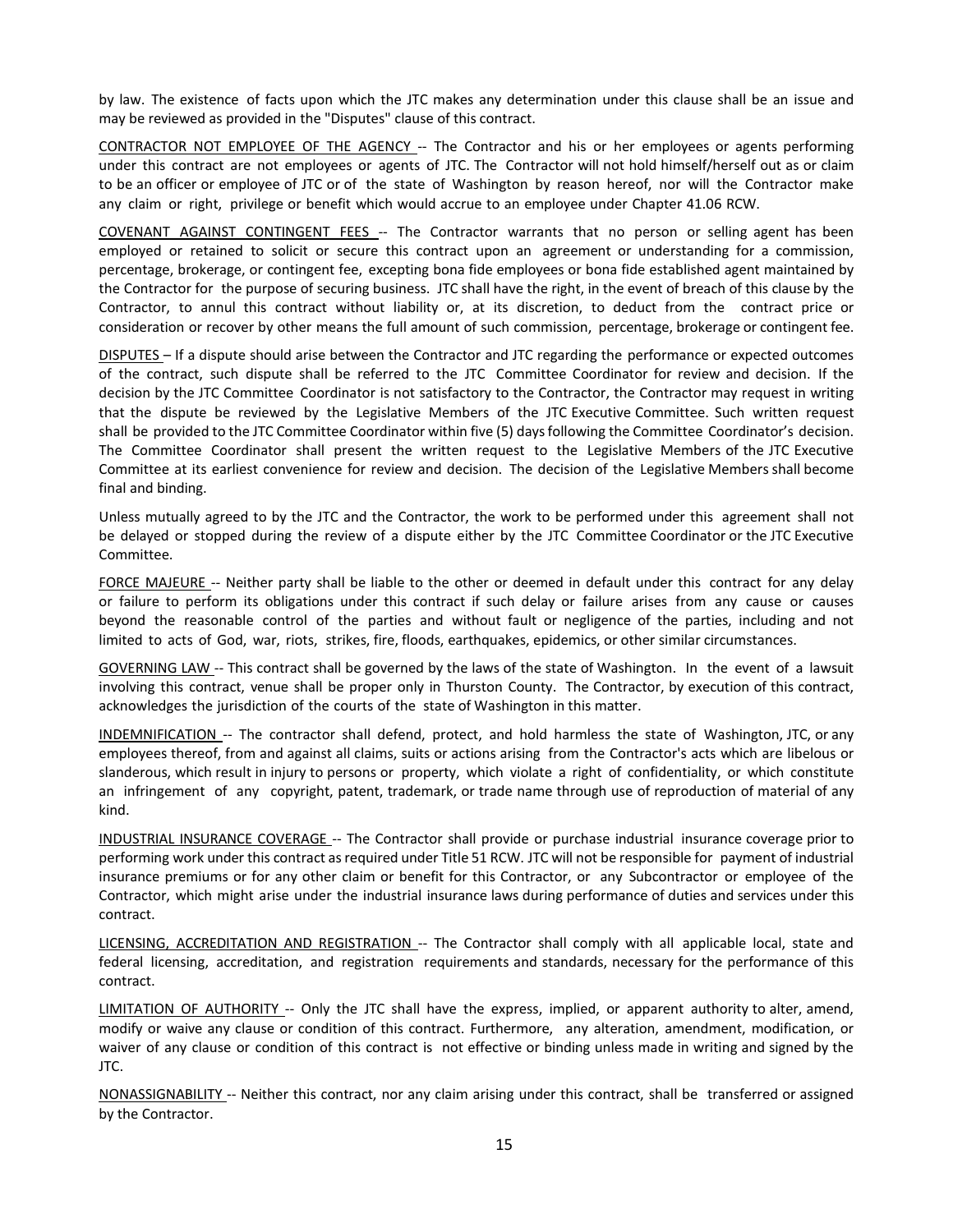NONDISCRIMINATION -- During the performance of this contract, the Contractor shall comply with all federal and state nondiscrimination laws, regulations, and policies.

NONCOMPLIANCE WITH NONDISCRIMINATION LAWS -- In the event of the Contractor's noncompliance or refusal to comply with any nondiscrimination law, regulation, or policy, this contract may be rescinded, canceled, or terminated in whole or in part, and the Contractor may be declared ineligible for further contracts with JTC. The Contractor shall, however, be given a reasonable time in which to cure this noncompliance. Any dispute may be resolved in accordance with the "Disputes" procedure set forth herein.

PAYMENT OF TAXES -- Contractor shall pay all applicable taxes assessed on the compensation received under this contract and shall identify and pay those taxes under Contractor's federal and state identification number(s).

RECORDS, DOCUMENTS AND REPORTS -- The Contractor shall maintain books, records, documents, data and other evidence of accounting procedures and practices which sufficiently and properly reflect all direct and indirect costs of any nature expended in the performance of this contract. These records shall be subject at all reasonable times to inspection, review, or audit by personnel duly authorized by the JTC, State Auditor or state or federal officials so authorized by law, regulation, or contract. The Contractor will retain all books, records, documents, and other materials relevant to this contract for six (6) years after the date of final payment, and make them available for inspection by persons authorized under this provision.

If any litigation, claim or audit is started before the expiration of the six (6) year period, the records shall be retained until all litigation claims, or audit findings involving the records have been resolved.

REGISTRATION WITH DEPARTMENT OF REVENUE -- The Contractor shall complete registration with the Department of Revenue, [http://dor.wa.gov/Content/Home/Default.aspx,](http://dor.wa.gov/Content/Home/Default.aspx) and be responsible for payment of all taxes due on payments made under this contract.

RIGHT OF INSPECTION -- The Contractor shall provide right of access to its facilities to the JTC, or any of its officers, or to any other authorized agent or official of the state of Washington or the federal government at all reasonable times, in order to monitor and evaluate performance, compliance, and/or quality assurance under this contract.

RIGHTS IN DATA -- Unless otherwise provided, data which originates from this contract shall be "works for hire" as defined by the U.S. Copyright Act and shall be owned by JTC. Data shall include, but not be limited to: working papers, reports, documents, pamphlets, advertisements, books, magazines, surveys, studies, computer programs, films, tapes, and/or sound reproductions. Ownership includes the right to copyright, patent, register, and the ability to transfer these rights.

Data which is delivered under the contract, but which does not originate therefrom shall be transferred to JTC with a nonexclusive, royalty-free, irrevocable license to publish, translate, reproduce, deliver, perform, dispose of, and to authorize others to do so; *provided*, that such license shall be limited to the extent which the Contractor has a right to grant such a license. The Contractor shall exert all reasonable effort to advise JTC, at the time of delivery of data furnished under this contract, of all known or potential invasions of privacy contained therein and of any portion of such document which was not produced in the performance of this contract. JTC shall receive prompt written notice of each notice of claim of copyright infringement received by the Contractor with respect to any data delivered under this contract. JTC shall have the right to modify or remove any restrictive markings placed upon the data by the Contractor.

SAFEGUARDING OF INFORMATION -- The use or disclosure by any party of any information concerning JTC for any purpose not directly connected with the administration of JTC or the Contractor's responsibilities with respect to services provided under this contract is prohibited except by written consent of the JTC.

SAVINGS -- In the event funding from state, federal, or other sources is withdrawn, reduced, or limited in any way after the effective date of this contract and prior to normal completion, JTC may terminate the contract under the "Termination for Convenience" clause, without the five-day notice requirement, subject to renegotiation under those new funding limitations and conditions.

SCOPE OF CONTRACT -- This contract and the attachments incorporate all the contracts, covenants, and understandings between the parties concerning the subject matter, and all such covenants, agreements, and understandings have been merged into this contract. No prior contract or understandings, verbal or otherwise, of the parties or their agents shall be valid or enforceable unless embodied in this contract.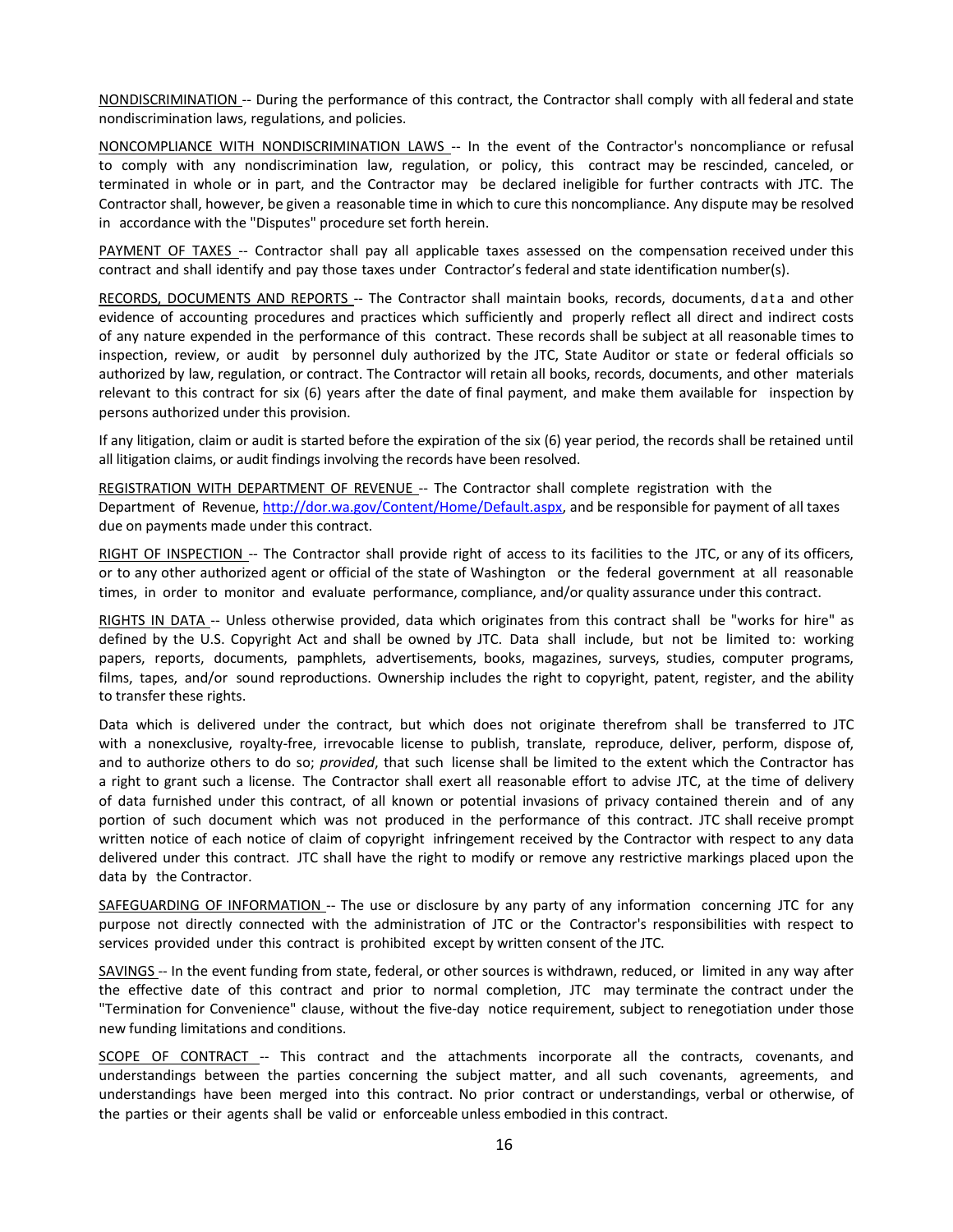SEVERABILITY – The provisions of this contract are intended to be severable. If any term or provision is illegal or invalid for any reason whatsoever, such illegality or invalidity shall not affect the validity of the remainder of the contract.

SUBCONTRACTING -- Neither the Contractor nor any Subcontractor shall enter into subcontracts for any of the work contemplated under this contract without obtaining prior written approval of the JTC.

TERMINATION FOR CAUSE – In the event the JTC determines the Contractor has failed to comply with the conditions of this contract in a timely manner, the JTC has the right to suspend or terminate this contract. In such event the Contractor shall be liable for damages as authorized by law including, but not limited to, any cost difference between the original contract and the replacement or cover contract and all administrative costs directly related to the replacement contract, e.g., cost of the mailing, advertising, and staff time.

A termination shall be deemed a "Terminate for Convenience" if it is determined that the Contractor (i) was not in default, or (ii) failure to perform was outside of his or her control, fault or negligence.

TERMINATION FOR CONVENIENCE -- Except as otherwise provided in this contract, the JTC may, by five (5) days written notice, beginning on the second day after the mailing, terminate this contract in whole or in part when it is in the best interests of JTC. If this contract is so terminated, JTC shall be liable only for payment in accordance with the terms of this contract for services rendered prior to the effective date of termination.

TERMINATION PROCEDURE -- Upon termination of this contract, JTC, in addition to any other rights provided in this contract, may require the Contractor to deliver to JTC any property specifically produced or acquired for the performance of such part of this contract as has been terminated. The provisions of the "Treatment of Assets" clause shall apply in such property transfer.

JTC shall pay to the Contractor the agreed upon price, if separately stated, for completed work and services accepted by JTC, and the amount agreed upon by the Contractor and JTC for (i) completed work and services for which no separate price is stated, (ii) partially completed work and services, (iii) other property or services which are accepted by JTC, and (iv) the protection and preservation of property, unless the termination is for default, in which case the JTC shall determine the extent of the liability of JTC. Failure to agree with such determination shall be a dispute within the meaning of the "Disputes" clause of this contract. JTC may withhold from any amounts due the Contractor such sum as the JTC determines to be necessary to protect JTC against potential loss or liability.

The rights and remedies of JTC provided in this section shall not be exclusive and are in addition to any other rights and remedies provided by law or under this contract.

After receipt of a notice of termination, and except as otherwise directed by the JTC, the Contractor shall:

- 1. Stop work under the contract on the date, and to the extent specified, in the notice;
- 2. Place no further orders or subcontracts for materials, services, or facilities except as may be necessary for completion of such portion of the work under the contract as is not terminated;
- 3. Assign to JTC, in the manner, at the times, and to the extent directed by the JTC, all of the rights, title, and interest of the Contractor under the orders and subcontracts so terminated, in which case JTC has the right, at its discretion, to settle or pay any or all claims arising out of the termination of such orders and subcontracts;
- 4. Settle all outstanding liabilities and all claims arising out of such termination of orders and subcontracts, with the approval or ratification of the JTC to the extent the JTC may require, which approval or ratification shall be final for all the purposes of this clause;
- 5. Transfer title to JTC and deliver in the manner, at the times, and to the extent directed by the JTC any property which, if the contract has been completed, would have been required to be furnished to JTC;
- 6. Complete performance of such part of the work as shall not have been terminated by the JTC; and
- 7. Take such action as may be necessary, or as the JTC may direct, for the protection and preservation of the property related to this contract which is in the possession of the Contractor and in which JTC has or may acquire an interest.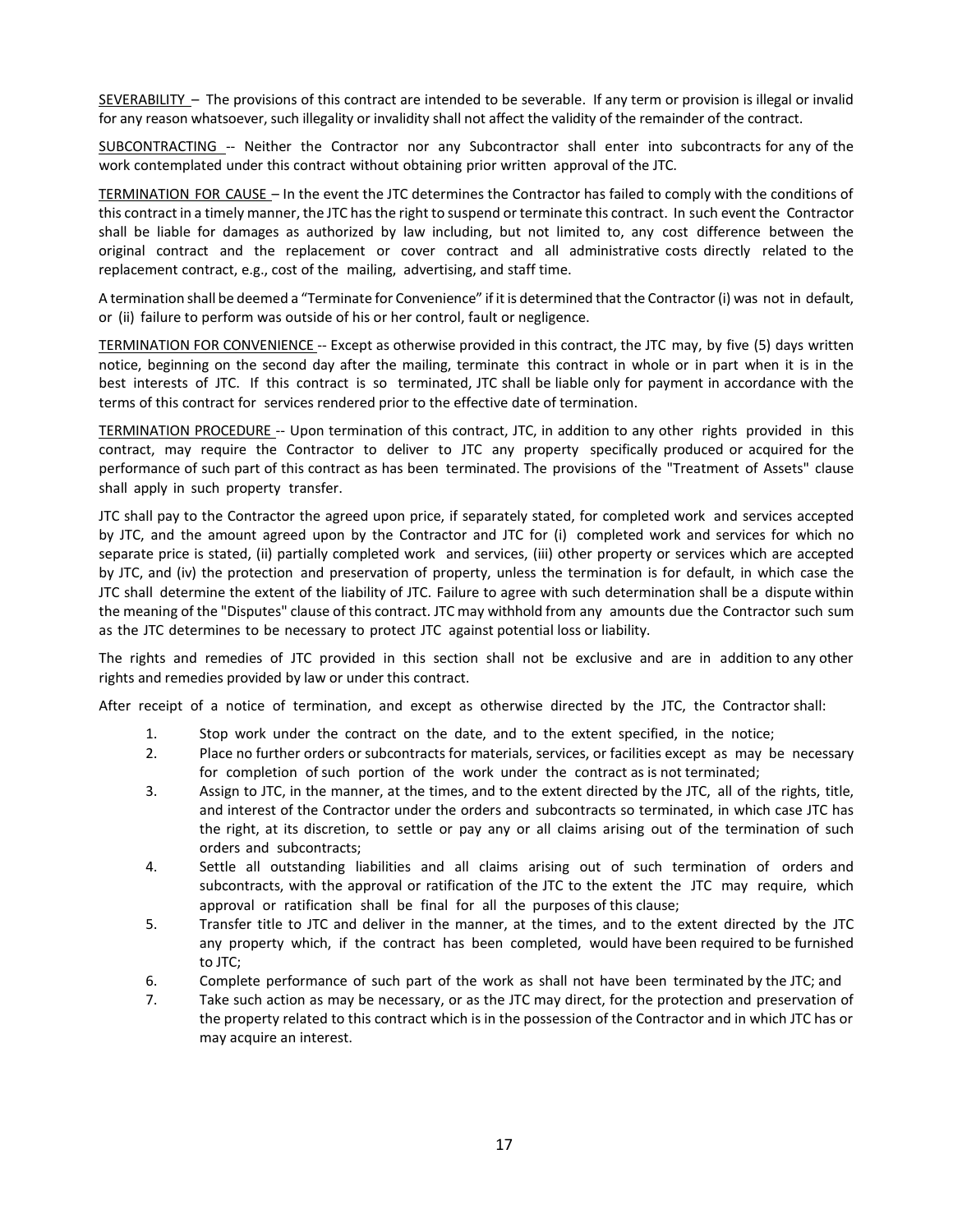#### TREATMENT OF ASSETS

- 1. Title to all property furnished by JTC shall remain in JTC's office. Title to all property furnished by the Contractor, for the cost of which the Contractor is entitled to be reimbursed as a direct item of cost under this contract, shall pass to and vest in JTC upon delivery of such property by the vendor. Title to other property, the cost of which is reimbursable to the Contractor under this contract, shall pass to and vest in JTC upon (i) issuance for use of such property in the performance of this contract, or (ii) commencement of use of such property in the performance of this contract, or (iii) reimbursement of the cost thereof by JTC in whole or in part, whichever first occurs.
- 2. Any property of JTC furnished to the Contractor shall, unless otherwise provided herein or approved by the JTC, be used only for the performance of this contract.
- 3. The Contractor shall be responsible for any loss or damage to property of JTC which results from the negligence of the Contractor or which results from the failure on the part of the Contractor to maintain and administer that property in accordance with sound management practices.
- 4. If any JTC property is lost, destroyed or damaged, the Contractor shall notify JTC immediately and shall take all reasonable steps to protect that property from further damage.
- 5. The Contractor shall surrender to JTC all property of JTC prior to settlement upon completion, termination, or cancellation of this contract.
- 6. All reference to the Contractor under this clause shall also include Contractor's employees, agents, or Subcontractors.

WAIVER OF DEFAULT -- Waiver of any default shall not be deemed to be a waiver of any subsequent default. Waiver of breach of any provision of the contract shall not be deemed to be a waiver of any other or subsequent breach and shall not be construed to be a modification of the terms of the contract unless stated to be such in writing, signed by the JTC and attached to the original contract.